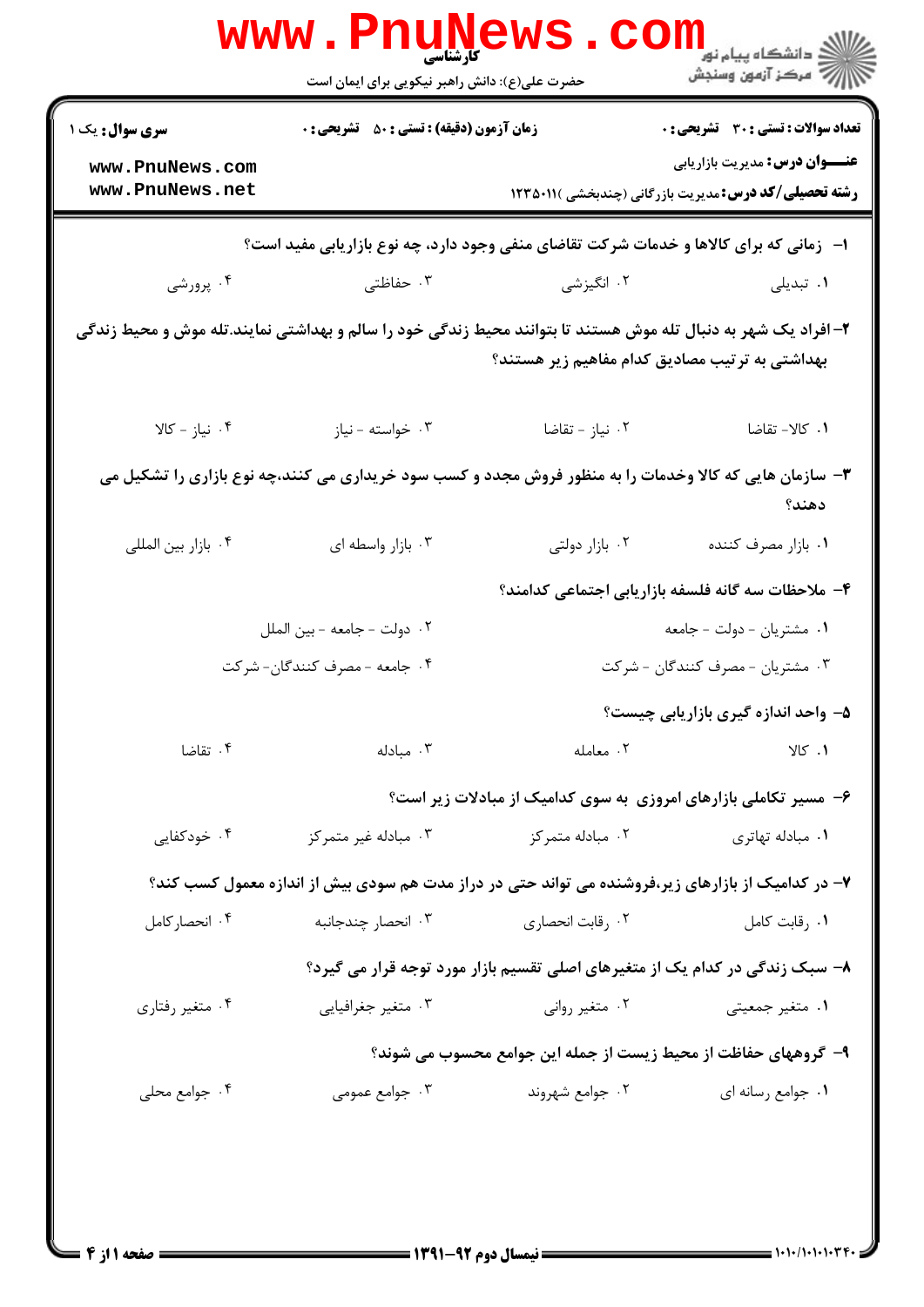| <b>تعداد سوالات : تستی : 30 ٪ تشریحی : 0</b>                                                                                                                                   |                                                                                                   | <b>زمان آزمون (دقیقه) : تستی : 50 ٪ تشریحی : 0</b> |                         |  |  |  |
|--------------------------------------------------------------------------------------------------------------------------------------------------------------------------------|---------------------------------------------------------------------------------------------------|----------------------------------------------------|-------------------------|--|--|--|
| <b>عنـــوان درس:</b> مدیریت بازاریابی                                                                                                                                          |                                                                                                   |                                                    | www.PnuNews.com         |  |  |  |
| <b>رشته تحصیلی/کد درس:</b> مدیریت بازرگانی (چندبخشی ) <b>۱۲۲۵۰۱۱</b>                                                                                                           |                                                                                                   |                                                    | www.PnuNews.net         |  |  |  |
| ∙۱- با اتخاذ این استراتژی تعیین بازار هدف، یک شرکت به جای اینکه به دنبال سهم کوچکی از یک بازار بزرگ باشد، تلاش می<br>کند سهم نسبتا بزرگی از یک یا چند بازار کوچک را دارا باشد. |                                                                                                   |                                                    |                         |  |  |  |
| ۰۱ استراتژی بازاریابی متفاوت                                                                                                                                                   |                                                                                                   | ۰۲ استراتژی بازاریابی تهاجمی                       |                         |  |  |  |
| ۰۳ استراتژی بازاریابی متمرکز                                                                                                                                                   |                                                                                                   | ۰۴ استراتژی بازاریابی یکسان                        |                         |  |  |  |
| 1۱–در کدام حالت،مدیران با در نظرگرفتن این حقیقت که انسانها موجودات تنوع طلبی هستند،کالاها را در بسته بندی های<br>مختلف توليد مي كنند؟                                          |                                                                                                   |                                                    |                         |  |  |  |
| ٠١. بازاريابي يكنواخت                                                                                                                                                          | ٠٢ بازاريابي تفكيكي                                                                               | ۰۳ بازاریابی متمرکز                                | ۰۴ بازاریابی انبوه      |  |  |  |
|                                                                                                                                                                                | ۱۲- تعداد خریداران ومیزان پراکندگی مکانی آنان در کدامیک از محیط های زیر بحث می شود؟               |                                                    |                         |  |  |  |
| ٠١ محيط بازار                                                                                                                                                                  | ۰۲ محیط عمومی                                                                                     | ۰۳ محیط ناشناخته                                   | ۰۴ محیط سازمانی         |  |  |  |
| ۱۳- استفاده از استراتژی بازاریابی متمرکز برای کدام یک از شرکت های زیر مناسب تر است؟                                                                                            |                                                                                                   |                                                    |                         |  |  |  |
| ۰۱ شرکت های چند ملیتی                                                                                                                                                          |                                                                                                   | ۰۲ شرکت های تازه تاسیس و کوچک                      |                         |  |  |  |
| ۰۳ شرکت های سهامی عام                                                                                                                                                          |                                                                                                   | ۰۴ شرکت های بزرگ و کارآمد                          |                         |  |  |  |
| ۱۴- در جعبه سیاه خریداران منظور از محرک های بازاریابی چیست؟                                                                                                                    |                                                                                                   |                                                    |                         |  |  |  |
| ٠١. عوامل اجتماعي                                                                                                                                                              | ۰۲ انگیزش                                                                                         | ۰۳ صفات مصرف کننده                                 | ۰۴ آمیخته های بازاریابی |  |  |  |
|                                                                                                                                                                                | ۱۵– از نظر جک ولش،کدامیک از افراد یا گروه های زیر می توانند به کارکنان یک موسسه تضمین شغلی بدهند؟ |                                                    |                         |  |  |  |
| ۰۱ مدیران استراتژیک                                                                                                                                                            | ۰۲ مشتریان                                                                                        | ۰۳ بازرگانان                                       | ۰۴ هیات مدیره           |  |  |  |
| ۱۶– کدامیک از موارد زیر می تواند شاخص خوبی جهت اندازه گیری میزان موفقیت یا شکست موسسات باشد؟                                                                                   |                                                                                                   |                                                    |                         |  |  |  |
| ۰۱ میزان تولید                                                                                                                                                                 | ۰۲ میزان تبلیغات                                                                                  | ۰۳ سهم بازار                                       | ۰۴ میزان فروش           |  |  |  |
| ۱۷- به ارزشها و باورهای یک موسسه که چارچوب کاری آن را نشان می دهد،اطلاق می گردد؟                                                                                               |                                                                                                   |                                                    |                         |  |  |  |
| ۰۱ راهبرد                                                                                                                                                                      | ۰۲ چشم انداز                                                                                      | ۰۳ برنامه                                          | ۰۴ رسالت                |  |  |  |
| ۱۸− مهمترین عنصر برای خرید یک محصول کدام است؟                                                                                                                                  |                                                                                                   |                                                    |                         |  |  |  |
| ۰۱ خواسته ونياز                                                                                                                                                                | ۰۲ علاقه واشتياق                                                                                  | ۰۳ پول وامکانات                                    | ۰۴ جذابيت محصول         |  |  |  |

 $= 1 - 1 - 1 - 1 - 1 - 1$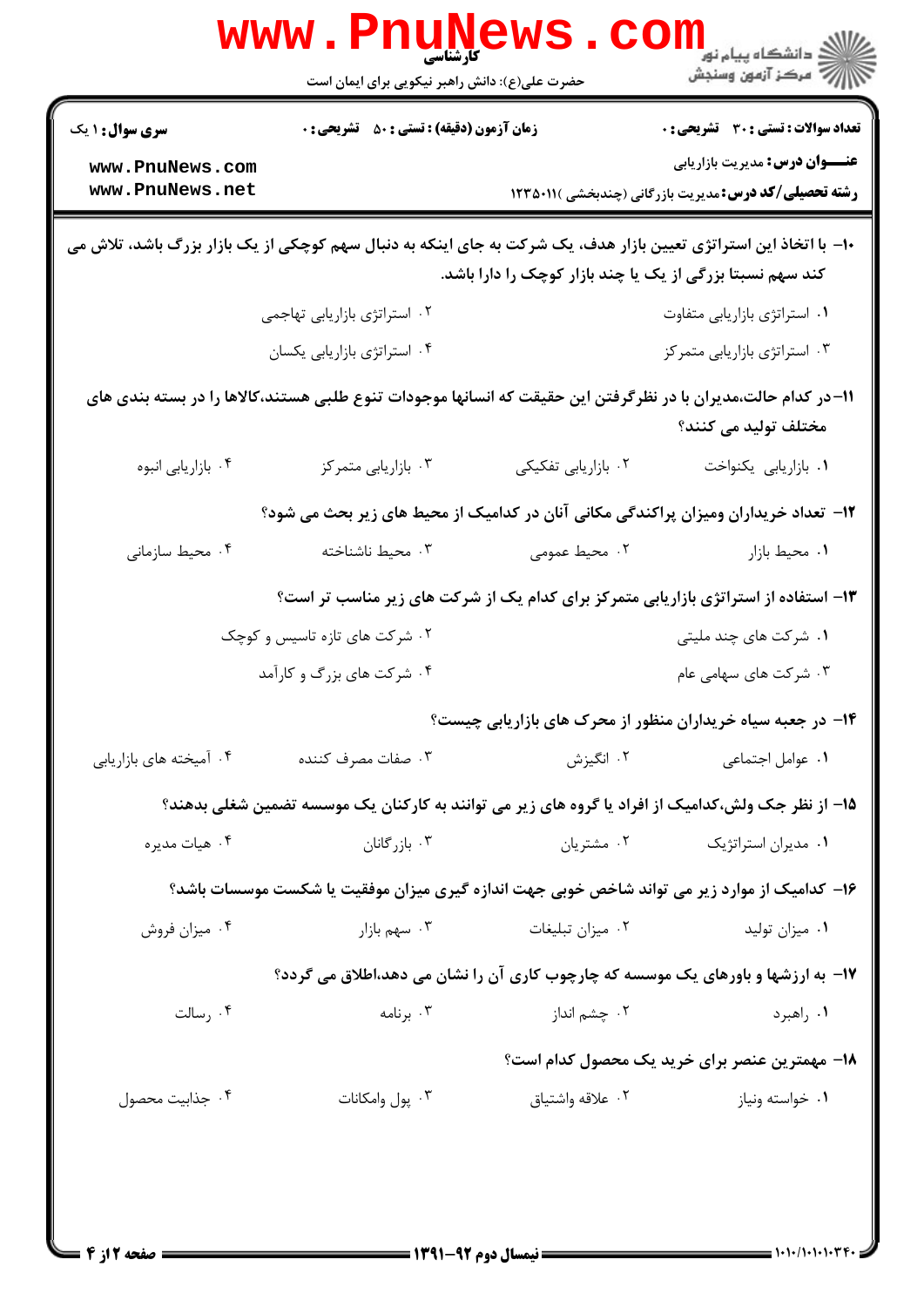| الار دانشگاه پيام نور<br>الاراض<br>\  الا                                                                |                                                                                     | حضرت علی(ع): دانش راهبر نیکویی برای ایمان است                                                       |                                    |  |  |
|----------------------------------------------------------------------------------------------------------|-------------------------------------------------------------------------------------|-----------------------------------------------------------------------------------------------------|------------------------------------|--|--|
| <b>تعداد سوالات : تستی : 30 ٪ تشریحی : 0</b>                                                             |                                                                                     | <b>زمان آزمون (دقیقه) : تستی : 50 ٪ تشریحی : 0</b>                                                  | <b>سری سوال : ۱ یک</b>             |  |  |
| <b>عنــــوان درس:</b> مدیریت بازاریابی<br><b>رشته تحصیلی/کد درس:</b> مدیریت بازرگانی (چندبخشی )۱۲۳۵۰۱۱ ( |                                                                                     |                                                                                                     | www.PnuNews.com<br>www.PnuNews.net |  |  |
|                                                                                                          | ۱۹- کدامیک از مشکلات زیر مربوط به برآورد کمتر از میزان واقعی تقاضا می باشد؟         |                                                                                                     |                                    |  |  |
| ۰۱ تراکم موجودی های جنسی                                                                                 |                                                                                     | ۲. ضعف در تحویل به موقع کالا                                                                        |                                    |  |  |
| ۰۳ افزايش نامطلوب هزينه ها                                                                               |                                                                                     | ۰۴ دادن تخفیفات نقدی اجباری                                                                         |                                    |  |  |
|                                                                                                          |                                                                                     | ۲۰- به بازاری اطلاق می شود که در آن افراد مشتاق خرید کالا هستند ولی پول کافی ندارند؟                |                                    |  |  |
| ٠١. بازارفعال                                                                                            | ۰۲ بازارمحتمل                                                                       | ۰۳ بازار بالقوه                                                                                     | ۰۴ بازار پنهان                     |  |  |
|                                                                                                          | <b>۲۱</b> - درسلسله مراتب اهداف یک شرکت تولیدی،افزایش فروش،مربوط به کدام مرحله است؟ |                                                                                                     |                                    |  |  |
| ٠١. اهداف بازاريابي                                                                                      | ۲. اهداف حرفه ای                                                                    | ۰۳ استراتژی بازاریابی                                                                               | ۰۴ رسالت شرکت                      |  |  |
|                                                                                                          |                                                                                     | ۲۲- بررسی محیط ومهیا سازی آن،بیانگر کدامیک از آمیخته های بازاریابی خدمات می باشد؟                   |                                    |  |  |
| ۰۱ محصول                                                                                                 | ۰۲ شواهد عینی                                                                       | ۰۳ محل توزیع                                                                                        | ۰۴ فراگرد                          |  |  |
|                                                                                                          | ۲۳- کدامیک از موارد زیر جزو نیروهای خارجی در عوامل موثر در طراحی سازمان می باشد؟    |                                                                                                     |                                    |  |  |
| ۰۱ نوع مشتری                                                                                             | ۰۲ تنوع بازارها                                                                     | ۰۳ نوع فروش                                                                                         | ۰۴ نوع منابع انساني                |  |  |
|                                                                                                          | ۲۴- مدل تست بازار در پیش بینی فروش برای کدامیک از موارد زیر مناسب تر است؟           |                                                                                                     |                                    |  |  |
| ۰۱ برای محصولات قدیمی                                                                                    |                                                                                     | ۰۲ برای محصولات بی دوام                                                                             |                                    |  |  |
| ۰۳ برای محصولات بی کشش                                                                                   |                                                                                     | ۰۴ برای محصولات جدید                                                                                |                                    |  |  |
|                                                                                                          | ۲۵– کدامیک از موارد زیر،جزو ابزارهای اولیه اعمال هماهنگی محسوب می شود؟              |                                                                                                     |                                    |  |  |
| ۰۱ اهداف                                                                                                 | ۰۲ ساختارهای سازمانی                                                                | ۰۳ استراتژی ها                                                                                      | ۰۴ منابع انسانی                    |  |  |
|                                                                                                          | ۲۶– کدامیک از موارد زیر،جزو ویژگیهای خاص خدمات می باشد؟                             |                                                                                                     |                                    |  |  |
| ۰۱ عدم تاثیر پذیری از افکار                                                                              |                                                                                     | ۰۲ غیرقابل ذخیره بودن                                                                               |                                    |  |  |
| ۰۳ قابلیت سودآوری بیشتر                                                                                  |                                                                                     | ۰۴ کیفیت بالا داشتن                                                                                 |                                    |  |  |
|                                                                                                          |                                                                                     | ۲۷− کدامیک از عناصر خط مشی محصول به دلیل اهمیت آن،بعضی مواقع به عنوان پنجمین Pبازاریابی یاد می شود؟ |                                    |  |  |
| ۰۱ بسته بندی کالا                                                                                        | ۰۲ نام تجاری محصول                                                                  | ۰۳ کیفیت کالا                                                                                       | ۰۴ طراحی محصول                     |  |  |
|                                                                                                          | ۲۸– به کدامیک از موارد زیر نمی توان واژه محصول را اطلاق نمود؟                       |                                                                                                     |                                    |  |  |
| ۰۱ اشخاص                                                                                                 | ۰۲ مکان ها                                                                          | ۰۳ کانال ها                                                                                         | ۰۴ سازمان ها                       |  |  |

**= نیمسال دوم ۹۲-۱۳۹۱ <del>-</del>**